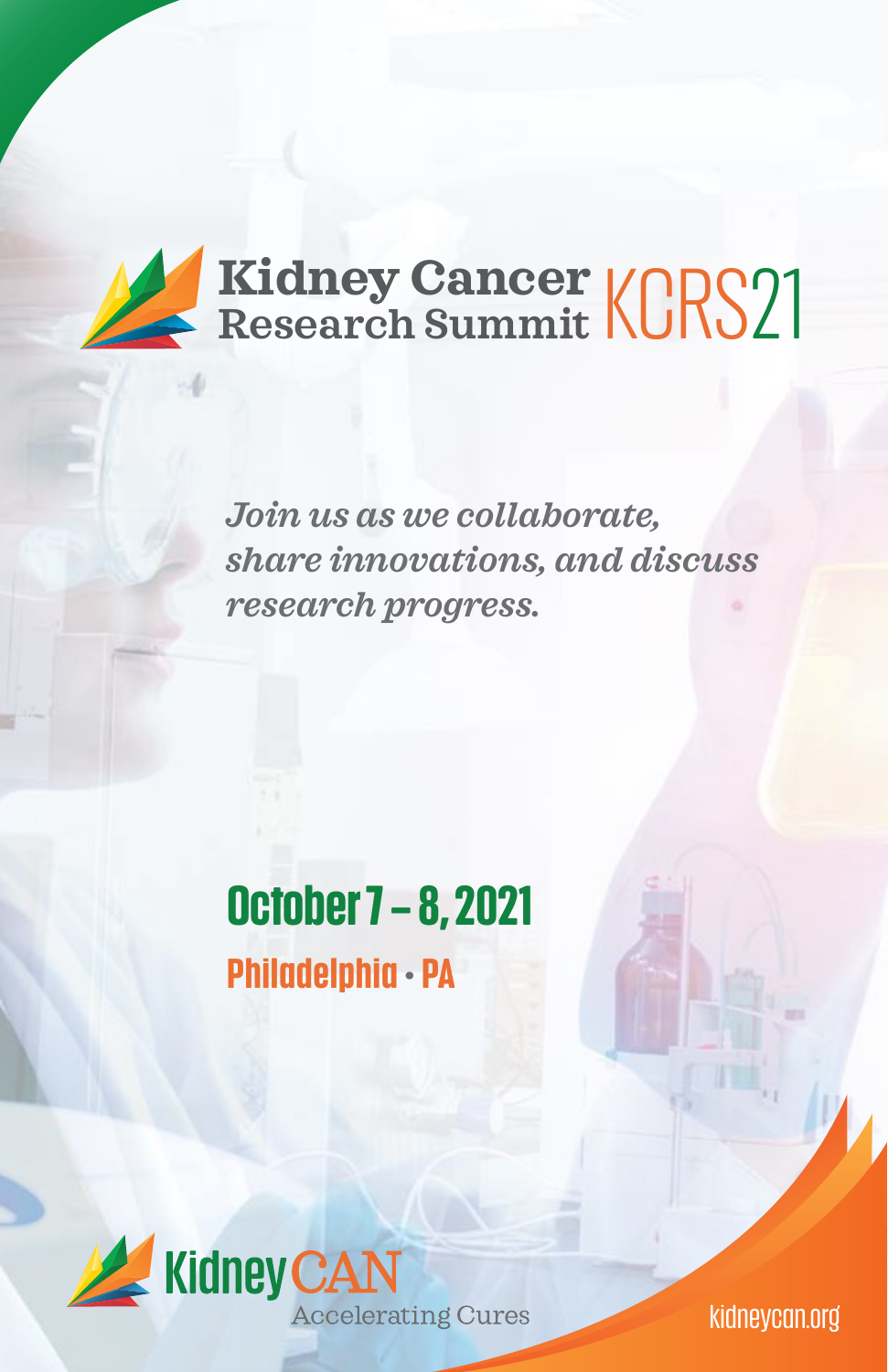

# **We hope you will join us at Estia**

## **October 7, 6:00pm**

1405-07 Locust Street Philadelphia, PA 19102



# **Contents**

|                   | <b>Opening Session:</b> |
|-------------------|-------------------------|
| - 5               |                         |
| 6–7               |                         |
| $R_0$             |                         |
| .10–11,13         |                         |
| $14 - 15$         |                         |
| <b>Back cover</b> |                         |

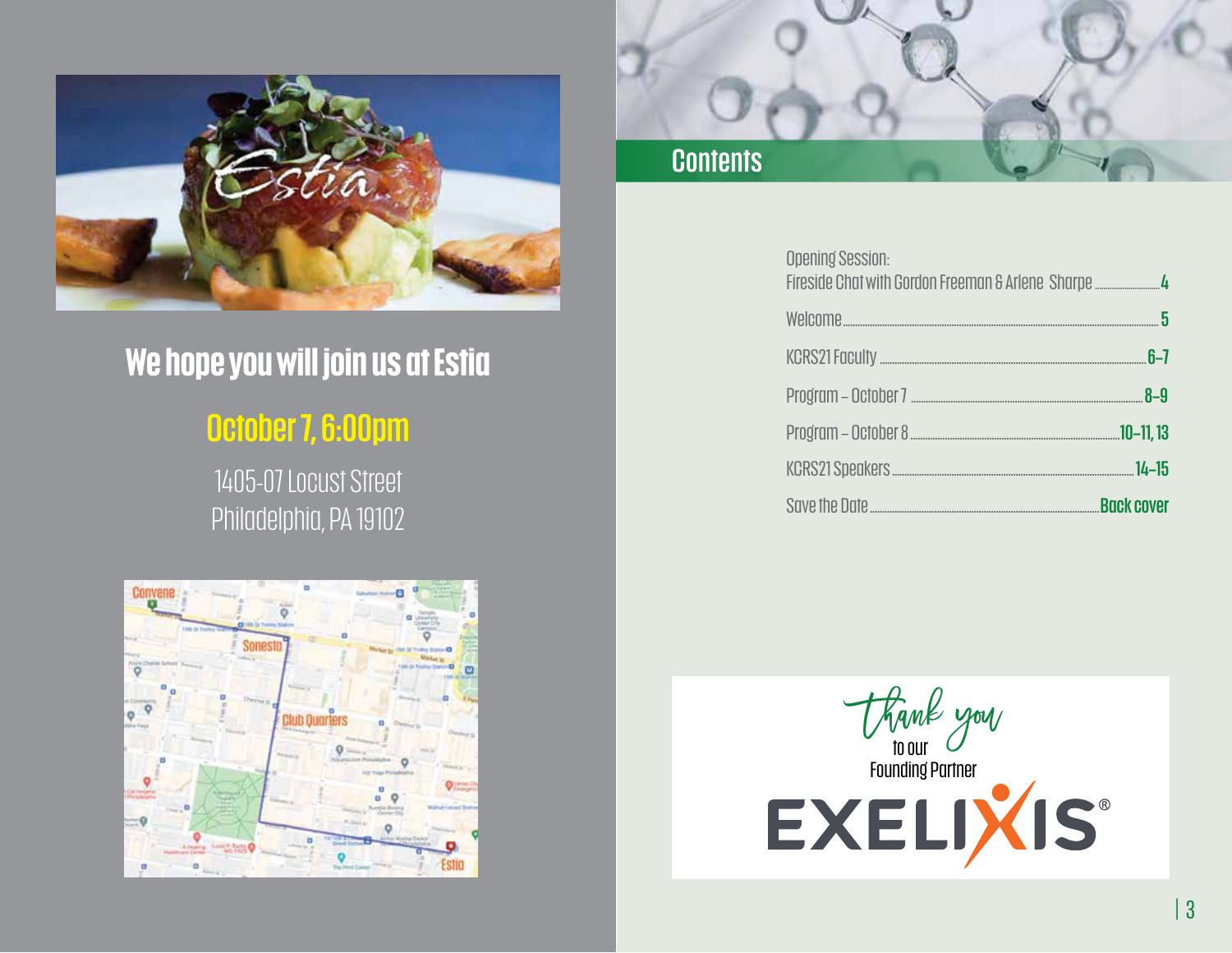### **11:10am-12:00pm Thursday, October 7, 2021**



## **Fireside Chat with Gordon Freeman and Arlene Sharpe**

## **OUR LIVES WITH IMMUNOLOGY**

**Join us for our opening session featuring Gordon Freeman and Arlene Sharpe as they discuss their groundbreaking work in the pathways that inhibit T cell activation. In addition to discussing their science and careers, we'll be asking about their commitment to mentorship and managing family life as researchers.**

#### **Questions from the live and virtual audience will follow.**





On behalf of the Executive Steering Committee, we welcome you to the beautiful and historic city of Philadelphia for the 2021 Kidney Cancer Research Summit (KCRS21).

This year marks our third annual meeting, and despite challenges presented by the Covid-19 pandemic, we are proud to say that the program we have planned is more exciting than ever. In the two days ahead, you will have the opportunity to hear from the world's leading kidney cancer researchers as they celebrate groundbreaking accomplishments and explore innovative directions in kidney cancer treatment.

The mission of KidneyCAN is to accelerate cures for kidney cancer. KCRS brings together the very people who are pursuing these cures and provides you with opportunities for stimulating discussion and collaboration.

With over 400,000 people per year diagnosed globally, and more than 131,000 of those people losing their lives, there is an urgency to our work that cannot be overstated. Your attendance here signifies a commitment to our shared cause, and we thank you for being a part of the Kidney Cancer Research Summit (KCRS21).

We look forward to a dynamic meeting and great conversations!

Sincerely,

**TONI CHOUEIRI, M.D.** Dana-Farber Cancer Institute Director, Lank Center for Genitourinary Oncology

**BRYAN LEWIS** President KidneyCAN

**HANS HAMMERS, M.D., Ph.D** UT Southwestern Medical Center Associate Professor of Internal Medicine, Division of Hematology-Oncology

**SUSAN POTEAT** Medical Science Liaison KidneyCAN

With thanks to our sustaining partners  $\sqrt{m}$  Bristol Myers Squibb<sup>"</sup>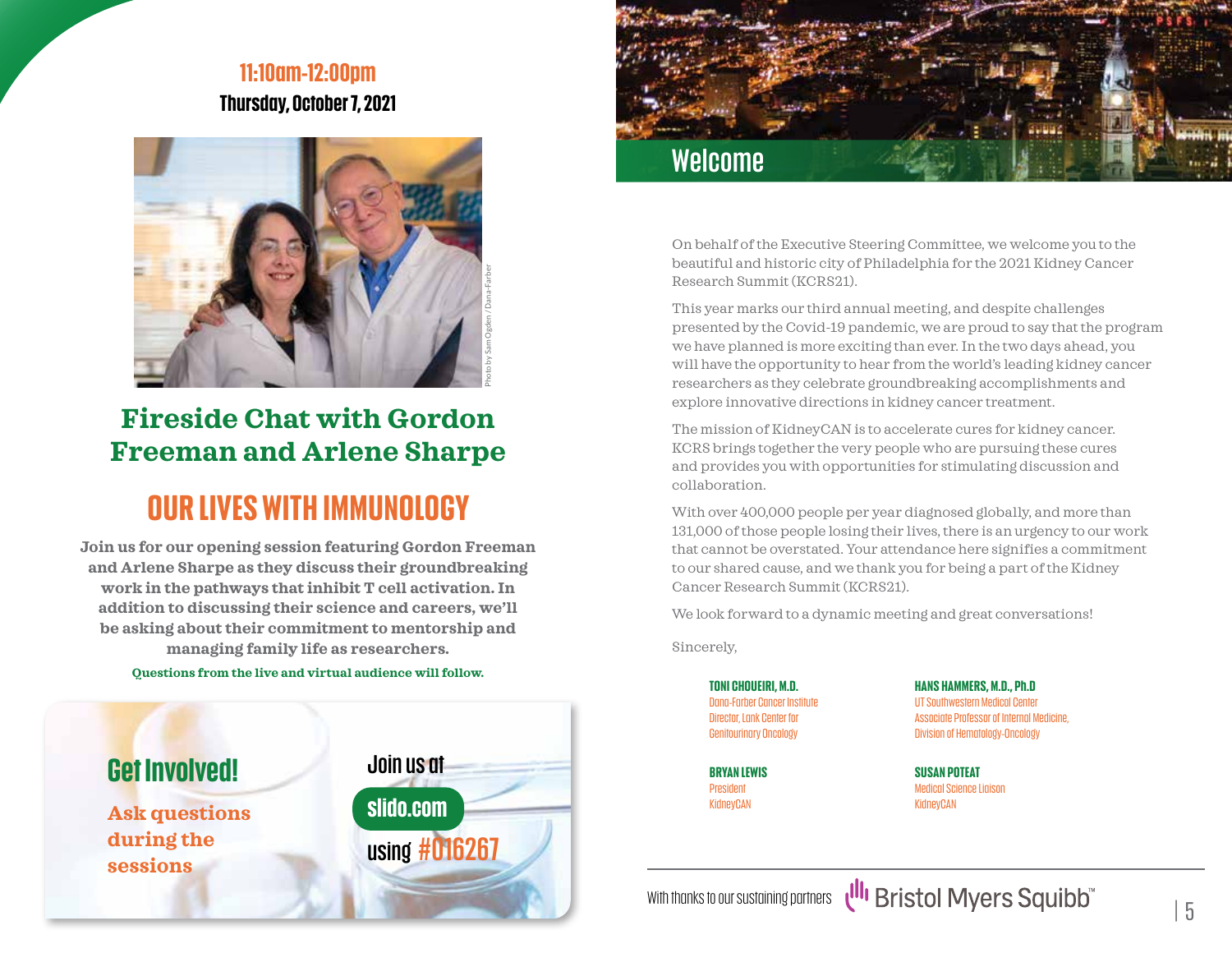



#### **Executive Steering Committee**

#### **TONI CHOUEIRI, M.D.**

**Dana-Farber Cancer Institute** *Director, Lank Center for Genitourinary Oncology*

> **BRYAN LEWIS KidneyCAN** *President*

**HANS HAMMERS, M.D., Ph.D . UT Southwestern Medical Center** *Associate Professor of Internal Medicine, Division of Hematology-Oncology*

> **SUSAN POTEAT KidneyCAN** *Medical Science Liaison*

#### **Communications Committee**

**NEERAJ AGARWAL, M.D. Huntsman Cancer Institute** *Senior Director of Clinical Research Innovation*

> **FABIO SCHUTZ, M.D. BP – A Beneficencia, Portuguesa de Sao Paulo** *Oncologista Clinico*

**TIAN ZHANG, M.D. Duke Cancer Institute** *Associate Professor of Medicine*

**GIL MORGAN, M.D. Skane University Hospital** *Medical Oncologist*

**QING ZHANG, Ph.D. UT Southwestern** *Associate Professor of Pathology*

**ADRIAN HAYES KidneyCAN** *Communications Consultant*

#### **Moderators**

**MICHAEL ATKINS, M.D. Georgetown Lombardi Comprehensive Cancer Center** *Deputy Director*

**ARI HAKIMI, M.D. Memorial Sloan Kettering Cancer Center** *Assistant Attending, Department of Surgery*

**ERIC JONASCH, M.D. MD Anderson Cancer Center** *Professor, Dept. of Genitourinary Medical Oncology*

**MOSHE ORNSTEIN, M.D., M.A.**

**Cleveland Clinic** *Genitourinary Medical Oncologist*

**BRIAN RINI, M.D. Vanderbilt University Medical Center** *Chief of Medical Trials*

**NIZAR TANNIR, M.D., FACP MD Anderson Cancer Center** *Professor, Dept. of Genitourinary Medical Oncology*

**TONI CHOUEIRI, M.D. Dana-Farber Cancer Institute** *Director, Lank Center for Genitourinary* 

**HANS HAMMERS, M.D., Ph.D. UT Southwestern Medical Center** *Oncology*

*Associate Professor of Internal Medicine, Division of Hematology-Oncology*

**RANA MCKAY, M.D. University of California, San Diego** *Associate Professor of Medicine*

**SUMANTA PAL, M.D. City of Hope Comprehensive Cancer Center** *Associate Clinical Professor, Department of Medical Oncology & Therapeutics Research*

**SCOTT TYKODI, M.D., Ph.D. University of Washington Medicine** *Associate Professor, Division of Medical Oncology*

#### **Original Abstract/Research Committee**

**LAURENCE ALBIGES, M.D., Ph.D Institut Gustave-Roussy** *Urology Committee Chairman*

**RANA MCKAY, M.D. University of California, San Diego** *Associate Professor of Medicine*

**SUMANTA PAL, M.D. City of Hope Comprehensive Cancer Center** *Associate Clinical Professor, Department of Medical Oncology & Therapeutics Research*

**ARI HAKIMI, M.D. Memorial Sloan Kettering Cancer Center** *Assistant Attending, Department of Surgery*

**PAVLOS MSAOUEL, M.D., Ph.D. MD Anderson Cancer Center** *Assistant Professor of GU Oncology*

**QING ZHANG, Ph.D. UT Southwestern Medical Center** *Associate Professor, Department of Pathology*

#### **Programmatic Committee**

**ERIC JONASCH, M.D. MD Anderson Cancer Center** *Professor, Department of Genitourinary Medical Oncology*

**KIMRYN RATHMELL, M.D., Ph.D. Vanderbilt University Medical Center** *Director, Division of Hematology & Oncology*

With thanks to our sustaining partners With thanks to our sustaining partners

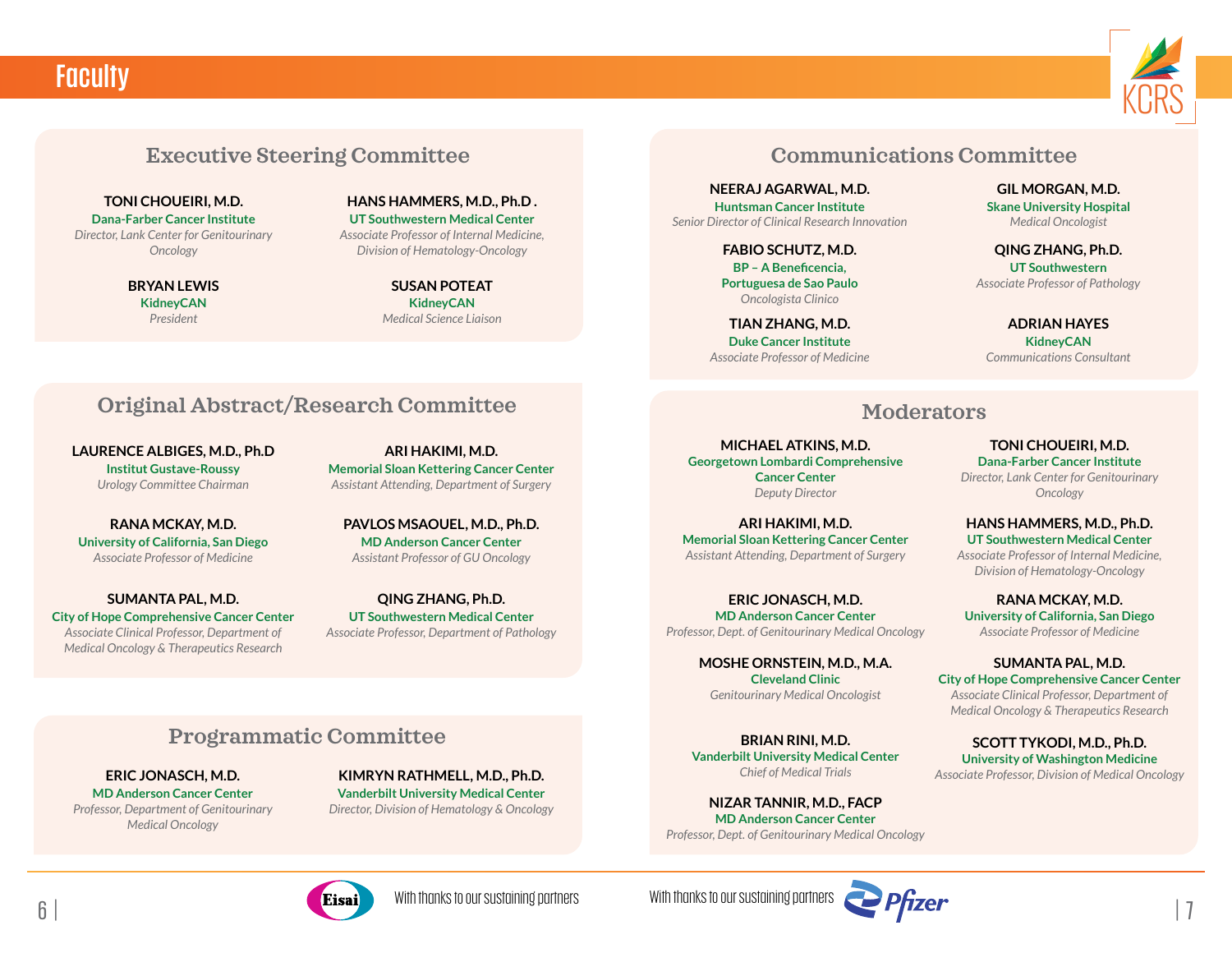

8:30am – 11:00am **Registration, Breakfast and Connections**

11:00am – 12:00pm

**Welcome and Introduction**

**Fireside Chat with Gordon Freeman and Arlene Sharpe**

12:00 – 1:00pm

#### **Tumor Evolution/Mechanisms of Lethality**

**Moderated by Scott Tykodi, UW Medicine & Eric Jonasch, MDACC**

**Targeting the Osteogenic Niche for Preventing Kidney Cancer Bone Metastasis Progression** Robert Satcher, MD Anderson Cancer Center

**Epigenetic Modifications of Cytosines in Clear Cell Kidney Carcinogenesis and Survival** Lucas Salas, Dartmouth College

**Analysis of Transcriptional Profiles During the Evolution of ccRCC from Premalignant to Malignant Lesions** Olivia Lombardi, University of Oxford

**Dissecting the Periostin-Directed Metastatic Cross Talk in Clear Cell Renal Cell Carcinoma** Lily Wu, University of California, Los Angeles

#### **Lunch**

#### 2:00 – 3:00pm

#### **Innovative Non-immune Therapy Related Therapeutics and Monitoring**

**Moderated by Eric Jonasch, MDACC & Moshe Ornstein, Cleveland Clinic**

**The Investigation of Ferroptosis as a Novel Therapeutic Paradigm for Kidney Cancer** Mei Yee Koh, Kuda Therapeutics, Inc.

**Exploiting Cholesterol Metabolism to Treat Primary and Metastatic Renal Carcinoma** Marie Simon, University of Pennsylvania

*Innovative non-immune therapy related therapeutics and monitoring cont.*

**Monitoring Disease Burden and Biology Using Tumor Cell-Free DNA in Metastatic Kidney Cancer** Scott Haake, Vanderbilt University Medical Center

**Exploiting Epigenetic Dysregulation to Identify Targetable Vulnerabilities in ccRCC** Abhishek Chakraborty, Cleveland Clinic Foundation

#### 3:00 - 4:00pm

#### **Non-Clear Cell RCC**

#### **Moderated by Nizar Tannir, MDACC & Ari Hakimi, MSKCC**

**Development of Mouse Models for Variant RCC Histologies** Giannicola Genovese, MD Anderson Cancer Center

**Unlocking the Human Relevance of a New Genetic Papillary Renal Cell Carcinoma Mouse Model** Richard Link, Baylor College of Medicine

**The Pathogenesis and Therapy of Chromophobe Renal Cell Carcinoma** Elizabeth Henske, Brigham and Women's Hospital

**Genomic and Functional Analysis of Translocation Renal Cell Carcinoma**

Srinivas Viswanathan, Dana-Farber Cancer Institute

**A Novel Mechanism of Pathogenesis for Renal Medullary Carcinoma** Pavlos Msaouel, MD Anderson Cancer Center

#### 4:00pm **Closing Remarks & Group Picture**

**The virtual event will be broadcast from Eastern Daylight Time (EDT) and begins at 11:00 a.m. on Thursday and 8:00 a.m. on Friday.**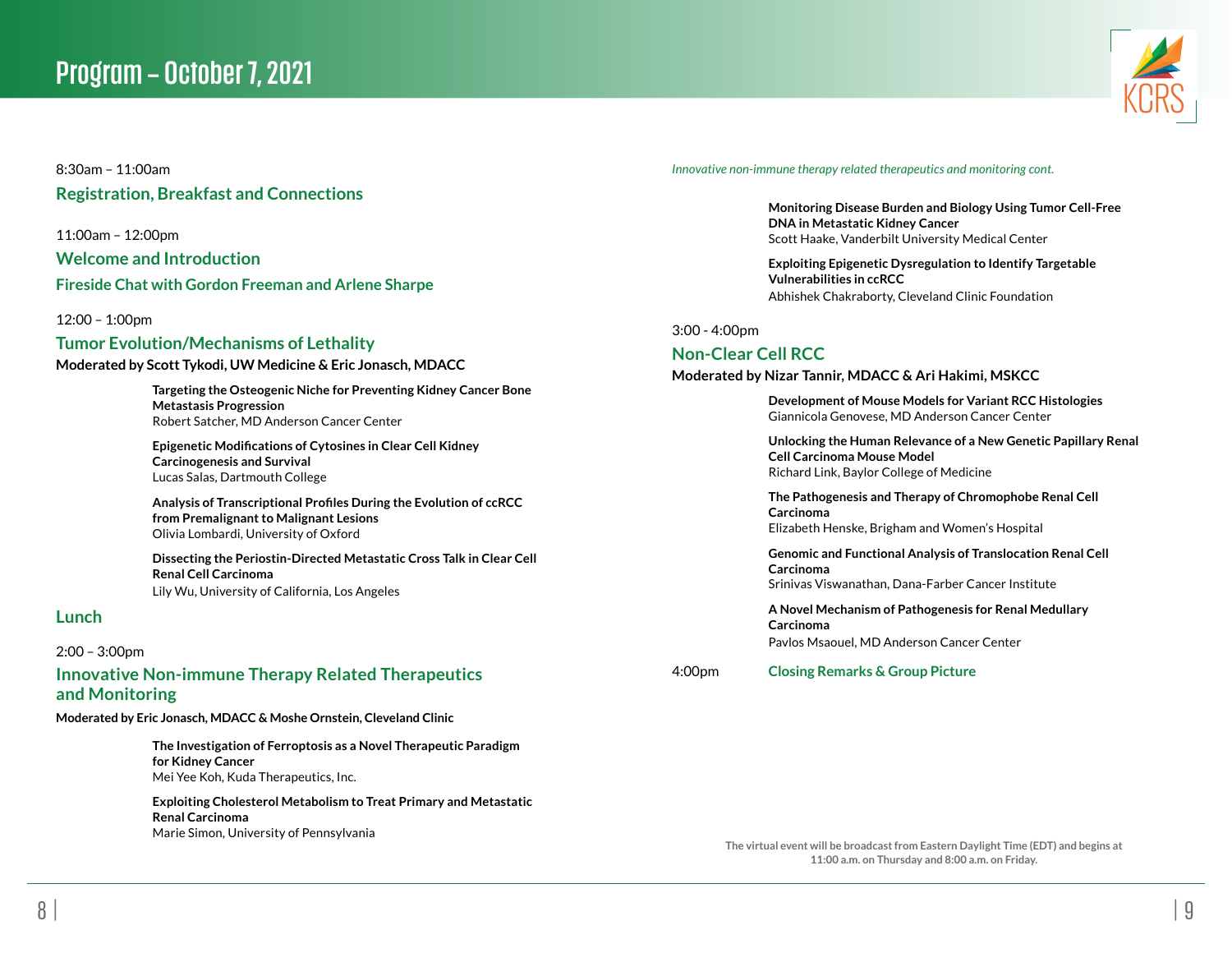

#### 8:00 – 8:10am **Welcome and Introductions**

8:10 – 9:30am

#### **Immunotherapy Advances and Research**

**Moderated by Hans Hammers, UTSW & Michael Atkins, GLCCC**

**Immunotherapy Based Biomarkers that Could Relate or Inspire RCC Research** Janis Taube, Johns Hopkins University

**Integrated Analysis of Somatic Genomic Mutations and Antigen Presentation as Predictive Biomarkers for Combination Immunotherapy in Kidney Cancer** Chung-Han Lee, Memorial Sloan Kettering Cancer Center

**Understanding CD8+ T-Cell Specificity and Function in Renal Cell Carcinoma** David Braun, Dana-Farber Cancer Institute

**Combining Locally Administered Ipilimumab with a Personalized Neoantigen Cancer Vaccine to Improve T-Cell Priming and Antitumor Immunity in High-Risk Renal Cell Carcinoma** Catherine Wu, Dana-Farber Cancer Institute

**Overcoming Kidney Cancer Resistance to Immune Checkpoint Inhibitors**  Kiyoshi Ariizumi, UT Southwestern Medical Center

#### 9:45 – 10:45am

## **Clinical and Scientific Updates in Kidney Cancer**

**Moderated by Toni Choueiri, DFCI & Brian Rini, VUMC**

**Recent Clinical Trial Results** Elizabeth Plimack, Fox Chase Cancer Center

**Translational Research Updates in Renal Cancer** Tom Powles, Barts Cancer Centre

**First Line Therapy and New Agents** Robert Motzer, Memorial Sloan Kettering Cancer Center 11:15am – 12:15pm

#### **Abstract Oral Presentations**

#### **Moderated by Sumanta Pal, CHCCC & Rana McKay, UC, San Diego**

**A phase 3 trial of lenvatinib plus pembrolizumab versus sunitinib as a first-line treatment for patients with advanced renal cell carcinoma: overall survival follow-up analysis (the CLEAR study)** Toni Choueiri, Dana-Farber Cancer Institute

**Characterization of responders in the phase 3 CheckMate 9ER trial: nivolumab plus cabozantinib versus sunitinib in patients with previously untreated advanced renal cell carcinoma**

Amishi Shah, MD Anderson Cancer Center

**Pembrolizumab (pembro) vs placebo as post nephrectomy adjuvant therapy for patients with renal cell carcinoma (RCC): randomized, doubleblind, phase 3 KEYNOTE-564 study** Toni Choueiri, Dana-Farber Cancer Institute

**Nivolumab/ipilimumab with or without CBM588 in metastatic renal cell carcinoma: a randomized phase Ib study and in-depth analysis of gut microbiome evolution**

Nazli Dizman, Yale New Haven Hospital

**Integrative Clinical and Molecular Characterization of Translocation Renal Cell Carcinoma** Ziad Bakouny, Dana-Farber Cancer Institute

**Generation of an in vivoCRISPR/Cas9-based ccRCC model using AAV** Laura Stransky, Dana-Farber Cancer Institute

#### 1:15 – 2:15pm

#### **Abstract Rapid Presentations**

#### **Moderated by Sumanta Pal, CHCCC & Rana McKay, UC, San Diego**

**Potential Role of Seleno-L-Methionine (SLM) in Stabilization of Tumor Vasculature and Enhanced Efficacy of Axitinib in Previously Treated Patients with Advanced Clear Cell Renal Cell Carcinoma (ccRCC)** Yousef Zakharia, University of Iowa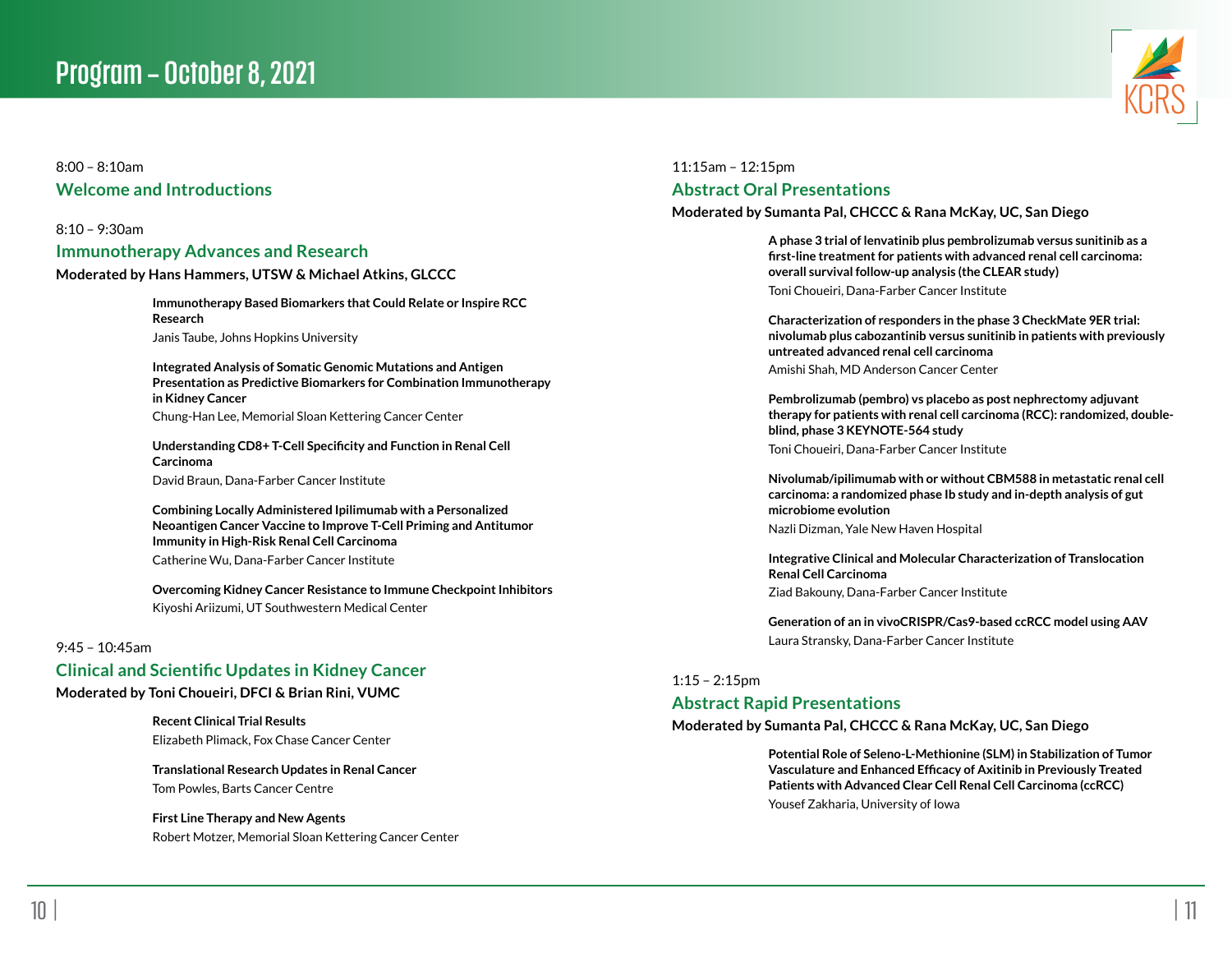

#### *Abstract Rapid Presentations cont.*

**Real-world treatment patterns and outcomes of front-line axitinib plus pembrolizumab versus ipilimumab plus nivolumab for metastatic clear cell renal cell carcinoma**

Kevin Zarrabi, Fox Chase Cancer Center

**Characterizing the immune response in patients with renal cell carcinoma (RCC) following COVID-19 vaccination** Jasnoor Malhotra, City of Hope Comprehensive Cancer Center

**Histologic Growth Patterns in Nephrectomy Specimens of Clear Cell Renal Cell Carcinoma Inform Tumor Evolution** Nicolas Sayegh, Huntsman Cancer Institute

**Transcriptomic analysis predicts resistance and toxicity in metastatic renal cell carcinoma (mRCC) patients treated with immune checkpoint inhibitors (ICI)**

Lucia Carril-Ajuria, University Hospital 12 de Octubre

**Ultra-sensitive ctDNA distinguishes complete response (CR) and partial response (PR) with immunotherapy in metastatic renal cell carcinoma (mRCC) patients**

Alex Chehrazi-Raffle, City of Hope Comprehensive Cancer Center

**Seq-ing the source of radiation-induced anti-tumor immunogenicity in renal cell carcinoma patient tumors**

Jason Muhitch, Roswell Park Comprehensive Cancer Center

**Multiplex analysis of the tumor microenvironment (TME) in papillary renal cell carcinoma (pRCC) suggests a role of macrophages in therapeutic response** Nicholas Salgia, University at Buffalo

2:15 –2:30pm **KCRS Session Close**

*KidneyCAN engages in patient advocacy and power research by supporting government and industry research funding, facilitating research collaborations, and offering direct financial support for clinical and laboratory researchers with promising ideas. Together, we can accelerate cures.*

## **FOLLOW US ON SOCIAL MEDIA**

**@kidneyCAN** 

Be sure to tag KidneyCAN and use the **#KCRS21** hashtag

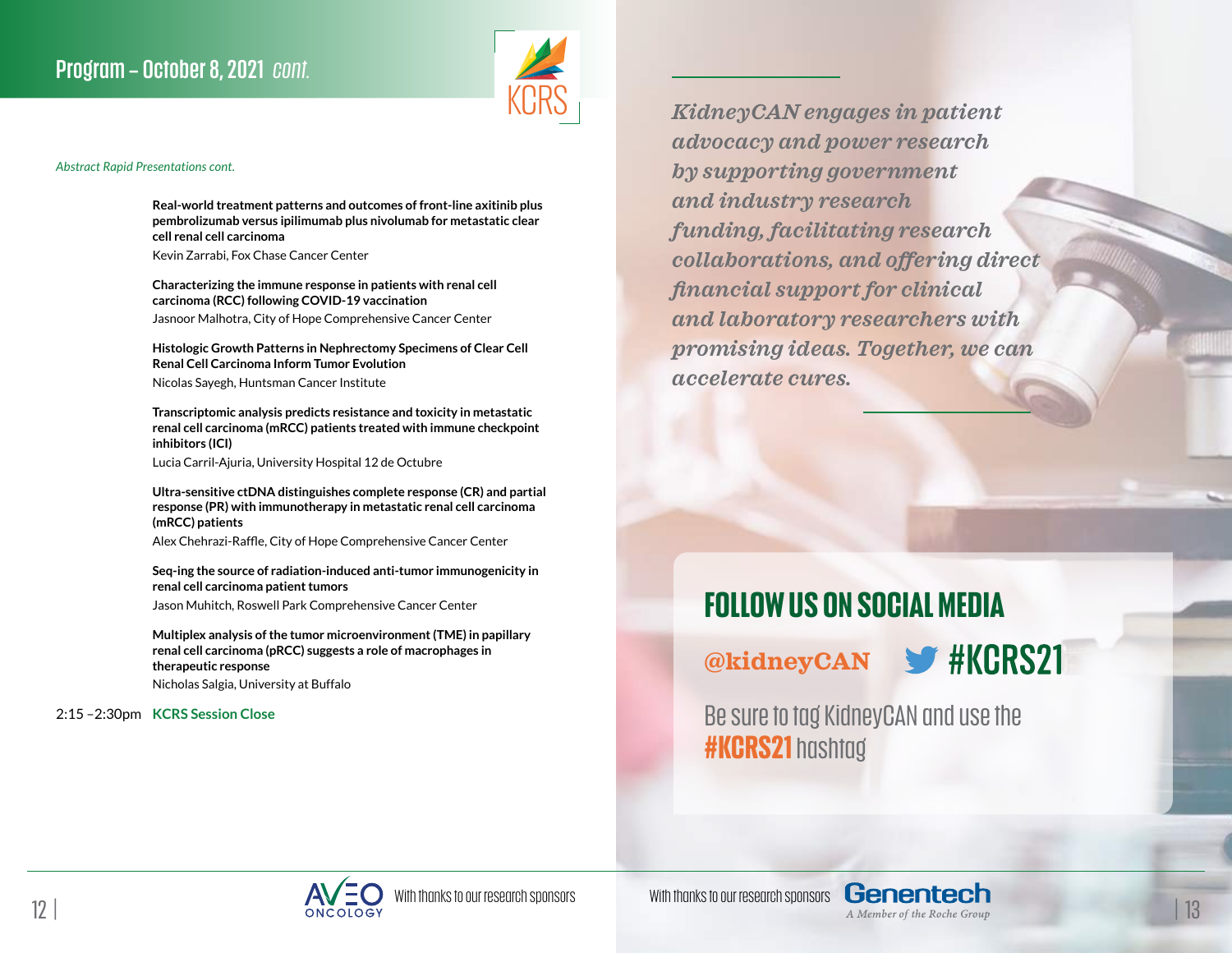## **Speakers**

KCRS

**KIYOSHI ARIIZUMI, Ph.D. UT Southwestern Medical Center** *Professor*

**ZIAD BAKOUNY, M.D., MSc. Dana-Farber Cancer Institute** *Internal Medicine Resident*

**DAVID BRAUN, M.D., Ph.D. Dana-Farber Cancer Institute** *Fellow in Medical Oncology*

**LUCIA CARRIL-AJURIA, M.D. University Hospital 12 de Octubre** *Medical Oncology Department*

**ABHISHEK CHAKRABORTY, Ph.D. Cleveland Clinic Foundation** *Assistant Professor*

**ALEX CHEHRAZI-RAFFLE, M.D. City of Hope Comprehensive Cancer Center** *Research Fellow*

**TONI CHOUEIRI, M.D. Dana-Farber Cancer Institute** *Director, Lank Center for Genitourinary Oncology*

> **NAZLI DIZMAN, M.D. Yale New Haven Hospital** *Internal Medicine Resident*

**GORDON FREEMAN, PH.D.** *Harvard Medical School Professor of Medicine*

**GIANNICOLA GENOVESE, M.D., PhD. MD Anderson Cancer Center** *Assistant Professor*

**SCOTT HAAKE, M.D. Vanderbilt University Medical Center** *Assistant Professor*

**ELIZABETH HENSKE, M.D. Brigham and Women's Hospital** *Professor*

> **MEI YEE KOH, Ph.D. Kuda Therapeutics, Inc.** *Founder and CEO*

**CHUNG-HAN LEE, M.D., Ph.D. Memorial Sloan Kettering Cancer Center** *Medical Oncologist*

> **RICHARD LINK, M.D., PhD. Baylor College of Medicine** *Professor of Urology*

**OLIVIA LOMBARDI, Ph.D. University of Oxford** *Post Doctoral Researcher*

**JASNOOR MALHOTRA City of Hope Comprehensive Cancer Center** *Clinical Research Associate*

**ROBERT MOTZER, M.D. Memorial Sloan Kettering Cancer Center** *Jack and Dorothy Byrne Chair in Clinical Oncology*

> **PAVLOS MSAOUEL, M.D., PhD. MD Anderson Cancer Center** *Assistant Professor of GU Oncology*

**JASON MUHITCH, Ph.D. Roswell Park Comprehensive Cancer Center** *Assistant Professor*

**ELIZABETH PLIMACK, M.D. Fox Chase Cancer Center** *Chief, Division of Genitourinary Medical Oncology*

> **TOM POWLES, MBBS, MRCP, M.D. Barts Cancer Centre** *Director, Barts Cancer Centre, Lead for Solid Tumour Research*

**LUCAS SALAS, M.D., MPH, Ph.D. Geisel School of Medicine at Dartmouth** *Assistant Professor*

**NICHOLAS SALGIA University at Buffalo** *M.D.-PhD Student at the Jacobs School of Medicine and Biomedical Sciences* 

> **ROBERT SATCHER, M.D. MD Anderson Cancer Center** *Associate Professor*

**NICOLAS SAYEGH, M.D. Huntsman Cancer Institute** *Research Fellow*

**AMISHI SHAH, M.D. MD Anderson Cancer Center** *Assistant Professor*

**ARLENE SHARPE, M.D., Ph.D. Harvard Medical School** *Chair of the Department of Immunology*

**M. CELESTE SIMON, Ph.D. University of Pennsylvania** *Arthur H. Rubenstein, MBBCh Professor*

**LAURA STRANSKY, Ph.D. Dana-Farber Cancer Institute** *Research Fellow*

**JANIS TAUBE, M.D., MSc. Johns Hopkins University** *Professor*

**SRINIVAS VISWANATHAN, M.D., Ph.D. Dana-Farber Cancer Institute** *Assistant Professor of Medicine*

**CATHERINE WU, M.D. Dana-Farber Cancer Institute** *Chief, Division of Stem Cell Transplantation and Cellular Therapies*

**LILY WU, M.D., Ph.D. University of California, Los Angeles** *Professor*

> **YOUSEF ZAKHARIA, M.D. University of Iowa** *Clinical Associate Professor*

**KEVIN ZARRABI, M.D. Fox Chase Cancer Center** *Research Fellow*



**Memories from KCRS 2019 & 2020**